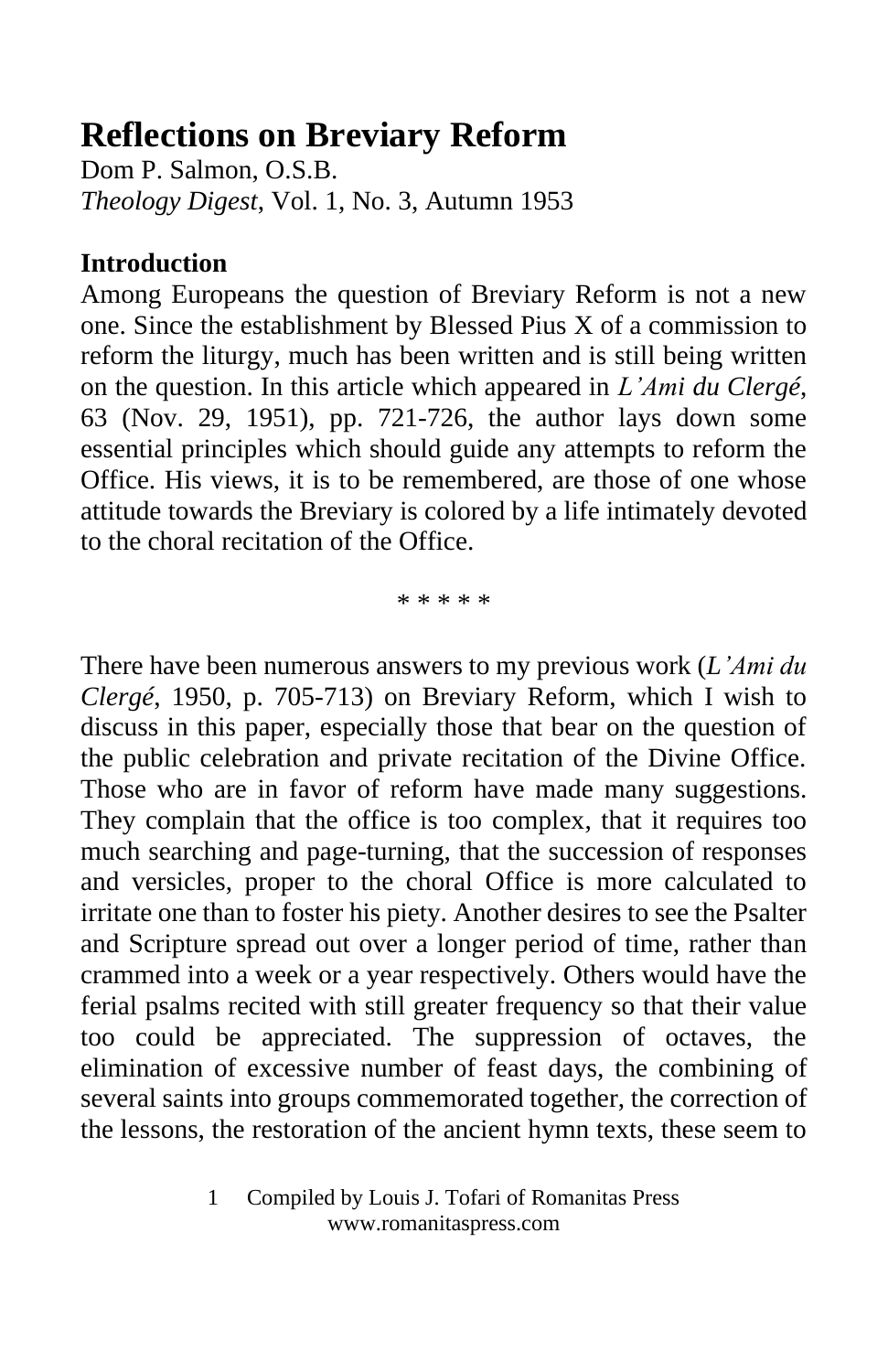be elements that would be popular with all. Some would even reject the small hours, as being suited more to the use of monks than to the use of the ordinary priest. These and other suggestions are proposed.

# **Suggestions for Reform**

Detailed schemes also are suggested: revision of the make-up of the individual hours, various suggestions for simplifying their recitation, various means of integrating the Breviary with the Mass. But too often such plans are inspired more by pious feelings rather than by any true liturgical sense. If reform continued along such lines little or nothing would be gained. I do not deny that such proposals have their advantages and attractive elements but they do not seek a reform of the Breviary, but rather the establishment of a completely new Office. The loss involved is in no way proportionate to the good that might be achieved.

Some are opposed almost entirely to an idea of reform. Such opposition could arise from a keen sense of the obligation which the Church imposes. Others are opposed because they see in such change a spirit of criticism entirely foreign to so sacred an institution. It seems to them to indicate a failure to appreciate truly something that is of the essence of the priestly life. There is danger too of usurping the place of authority. Also, the very multiplicity of plans and projects seems to be against reform, for from so many plans it is difficult to imagine how a single coherent plan could be arranged.

Such fears arise from praiseworthy motives. But we need not fear that subjects will assume the place of authority in this regard. The Church is well able to handle such a problem. On the contrary, it is in her own interest that the Church should consult the needs of her children in this regard.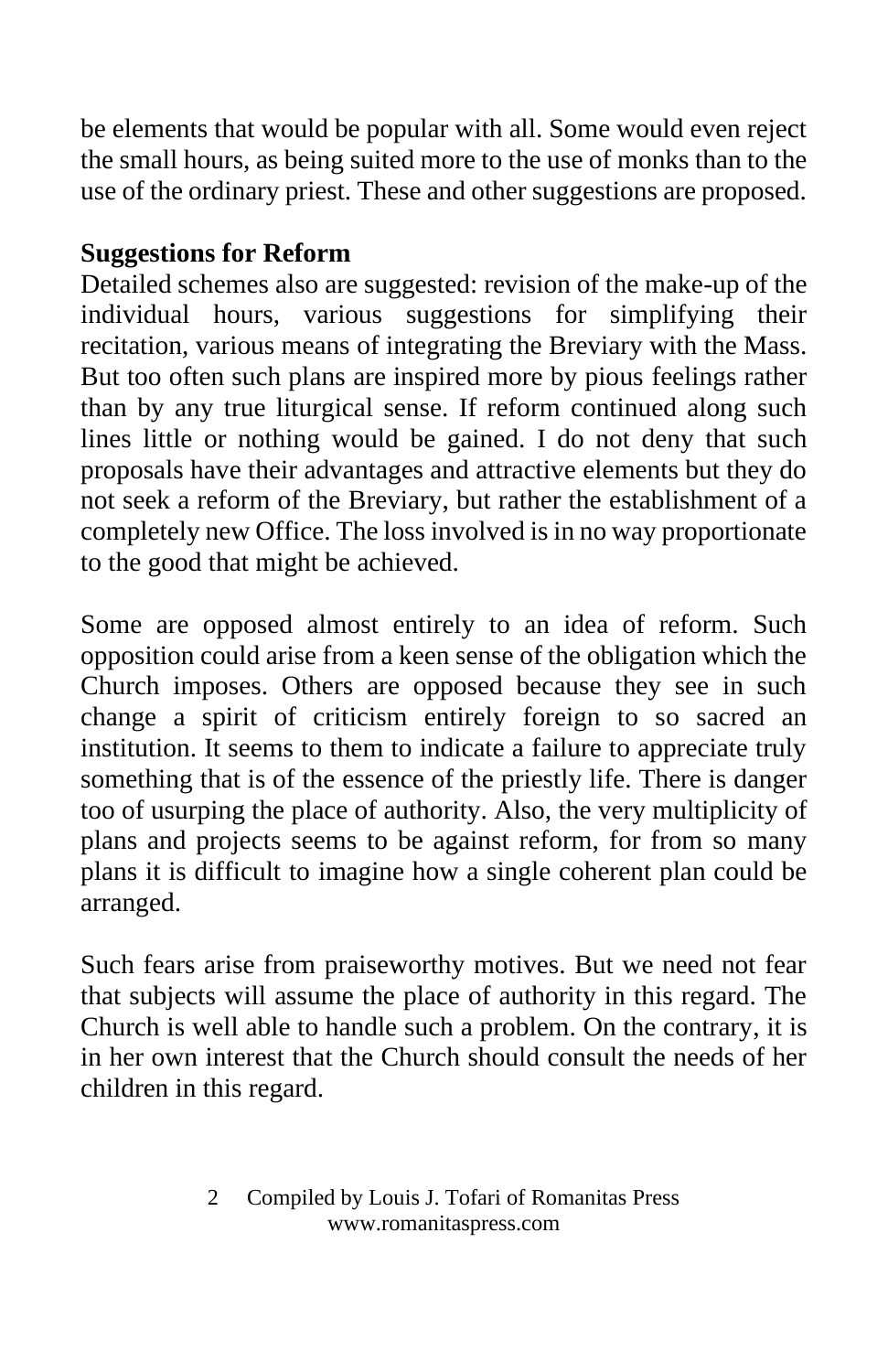The question of the Breviary is one that will best be settled by a general expression of ideas, needs, and difficulties, since the question itself is so complex and of such importance for the priests of the world.

# **The Liturgy a Living Thing**

But one must remember that the Church, as a living body, is obliged to preserve her own traditions, and at the same time to evolve, reform, renew, keeping her evolution consistent with her true self. Her public prayer, the liturgy, does not escape this law. In the past the Breviary has never ceased to undergo change. That such development has stopped now is hard to realize. This is true even though we have arrived in our day at a more or less static concept of the liturgy. Since the time of St. Pius V, (1568) all legislation in this matter has been left to the Congregation of Rites, which fact has tended to limit initiative in this regard.

In this matter of reform, however, as in all other things, it is difficult to know where to stop. Those who seek to guard and keep the liturgical laws wonder just how it is possible to guide the reform along the lines of traditional principles. There is need to find the mean between extreme reform and over-cautious timidity. In doing this, then, it seems best to keep the general organization of the Office with all its essential elements, while correcting only what is in need of change.

Some practical ways, this could be done are: by realigning the calendar, simplifying the number of feasts, eliminating the *preces*, the *suffragia* and commemorations, abridging the rubrics, correcting the lessons and making a new selection of them, and providing the new *Ordo*, simplified for private recitation. And all this without touching the general make-up of the Office. But on the mere pretext of making the Office more intelligible, it would be fatal to deprive

<sup>3</sup> Compiled by Louis J. Tofari of Romanitas Press www.romanitaspress.com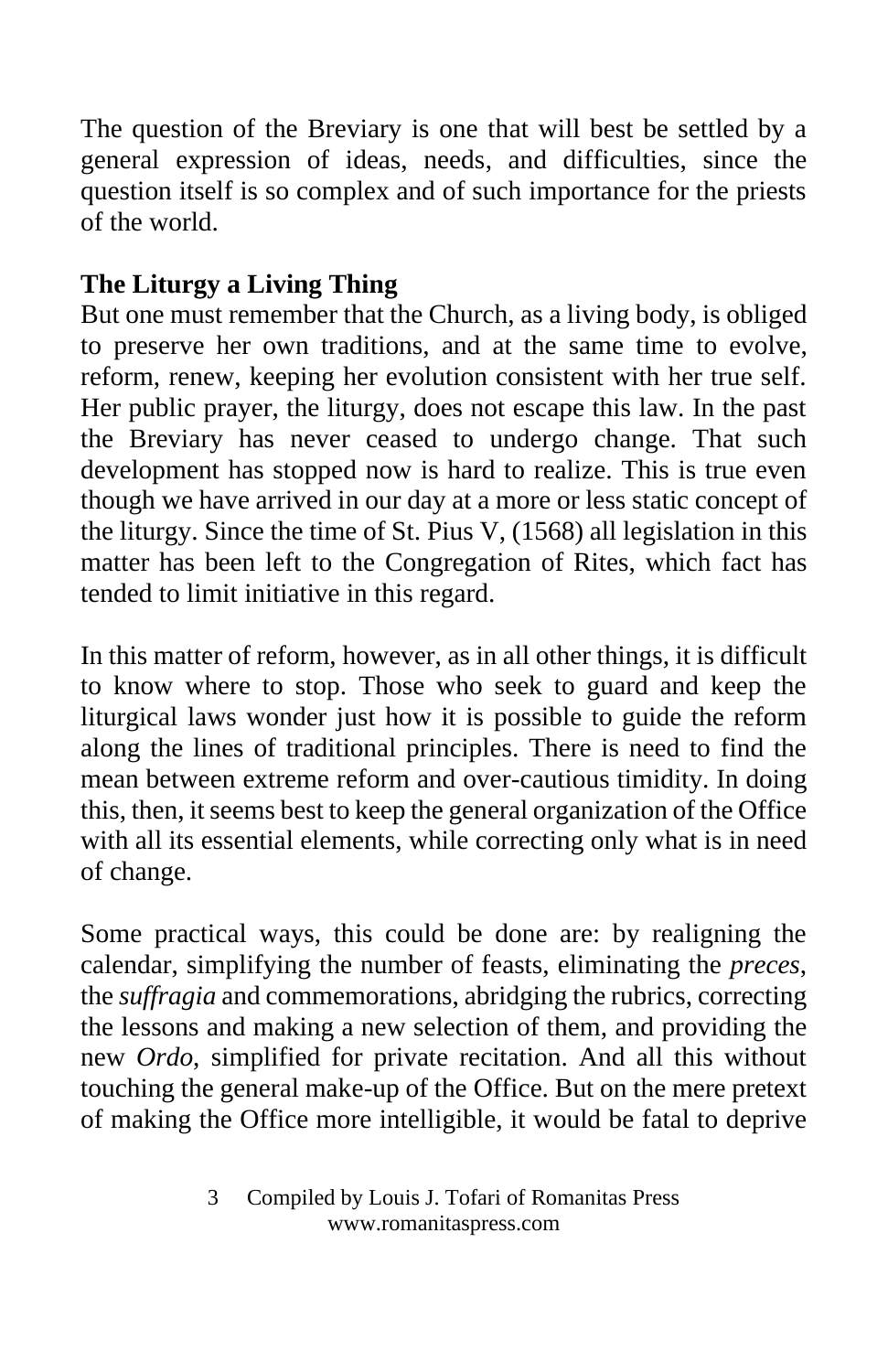it of its heritage and its symbolism. The Breviary cannot be allowed to become a book of private meditation, or spiritual reading, or a sort of historical chronicle.

I have sought on other occasions (*Ephemerides Liturgicae*, 1949, p 412; *Vita Christiana*, 1950, p 546; *La Maison Dieu*, 1951, No. 27, p. 1) to show that the Roman Breviary is in special need of reform because its true worth is not entirely realized by those who read it every day. The Office which the Roman Breviary contains is basically a service developed for common choral recitation at fixed times during the course of the day and night, whereas the ordinary priest is accustomed to recite it alone, in a low voice and at no special time, but rather at his own convenience.

## **History of the Office**

If we go back to the beginnings of the Office, we find that public prayer developed in a rather spontaneous fashion. The early assemblies of the Christians, with their communal readings, psalms, and hymns form the foundations of what later became the Office. This prayer was not precise and determined; it was the function of the religious and laity more than of the clergy; it was more private than public. Only gradually did it become official and public.

About the time of the sixth century, the make-up of the Office grew out of the distribution of the different parts of the services to the different churches of the city and locality. The clergy took part according to their rank and position in the celebration of the services of a determined church.

The idea of a complete daily office celebrated each day under obligation by the clergy of a determined church finds its roots in the monastic foundations established around the larger churches and basilicas. This was especially true in Rome where the Popes

<sup>4</sup> Compiled by Louis J. Tofari of Romanitas Press www.romanitaspress.com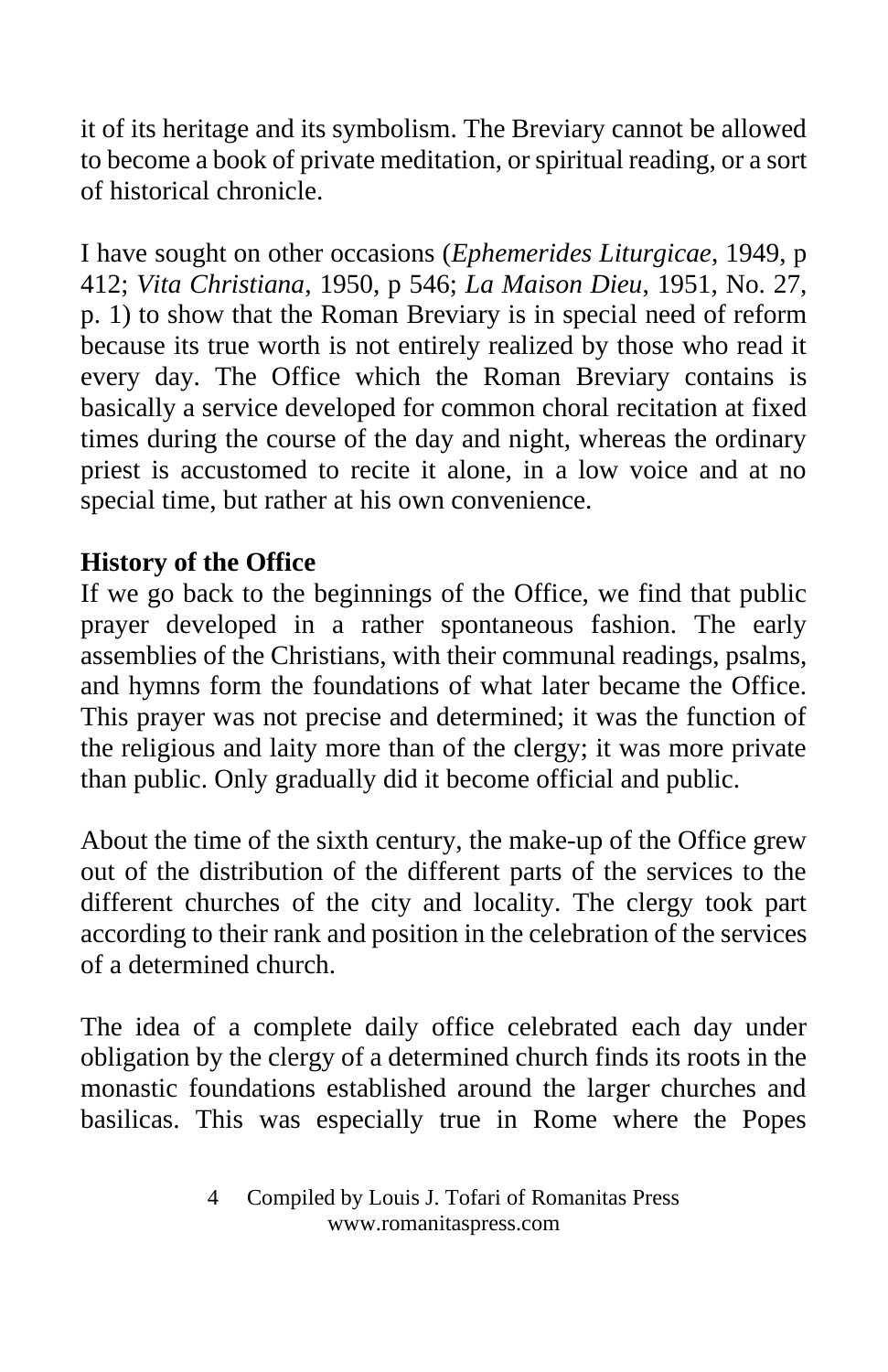entrusted the services of the great basilicas to religious. From there it spread throughout the West as more and more bishops were selected from the monasteries. The liturgy of these groups also served as the basis of the Carolingian reform in the early ninth century.

During this period, not all the clerics had the same Office, as all did not have the same share in its recitation, but each assisted according to his rank and order. Those who were charged with country parishes and whose work was for the most part missionary, took very little part in the public Offices. Those who were attached to the basilicas and city churches and who had the requisite leisure devoted a great deal of time to the choral recitation of the Office. Likewise those clerics who were attached to a certain church and received a benefice from it were obliged to share in the solemn Offices of that church. It was this form that the Office took, and in which it lasted up to the Council of Trent, and persists even today in European cathedrals and churches to which a "college" of canons is attached.

#### **The Office and Public Prayer**

The main difficulty, when one speaks of the reform of the Breviary, comes, I think, from the fact that one refers almost universally to the Roman Breviary and its private recitation, without taking into consideration its long evolution. Since the solemn choral recitation is almost abandoned, at least by the secular clergy, many conclude that its public recitation is an exception, whereas in reality it remains the rule, however little carried into execution. It seems almost to be an anomaly that one who recites his office privately, should be obliged to recite a prayer fashioned for public, choral recital. To recite privately a public prayer does not in itself give that prayer a "public" value, and does not of itself confer on it the value of a "public" act. Such "public" value can come to that act, if it is designated as such by the Church. In this way the prayer become

<sup>5</sup> Compiled by Louis J. Tofari of Romanitas Press www.romanitaspress.com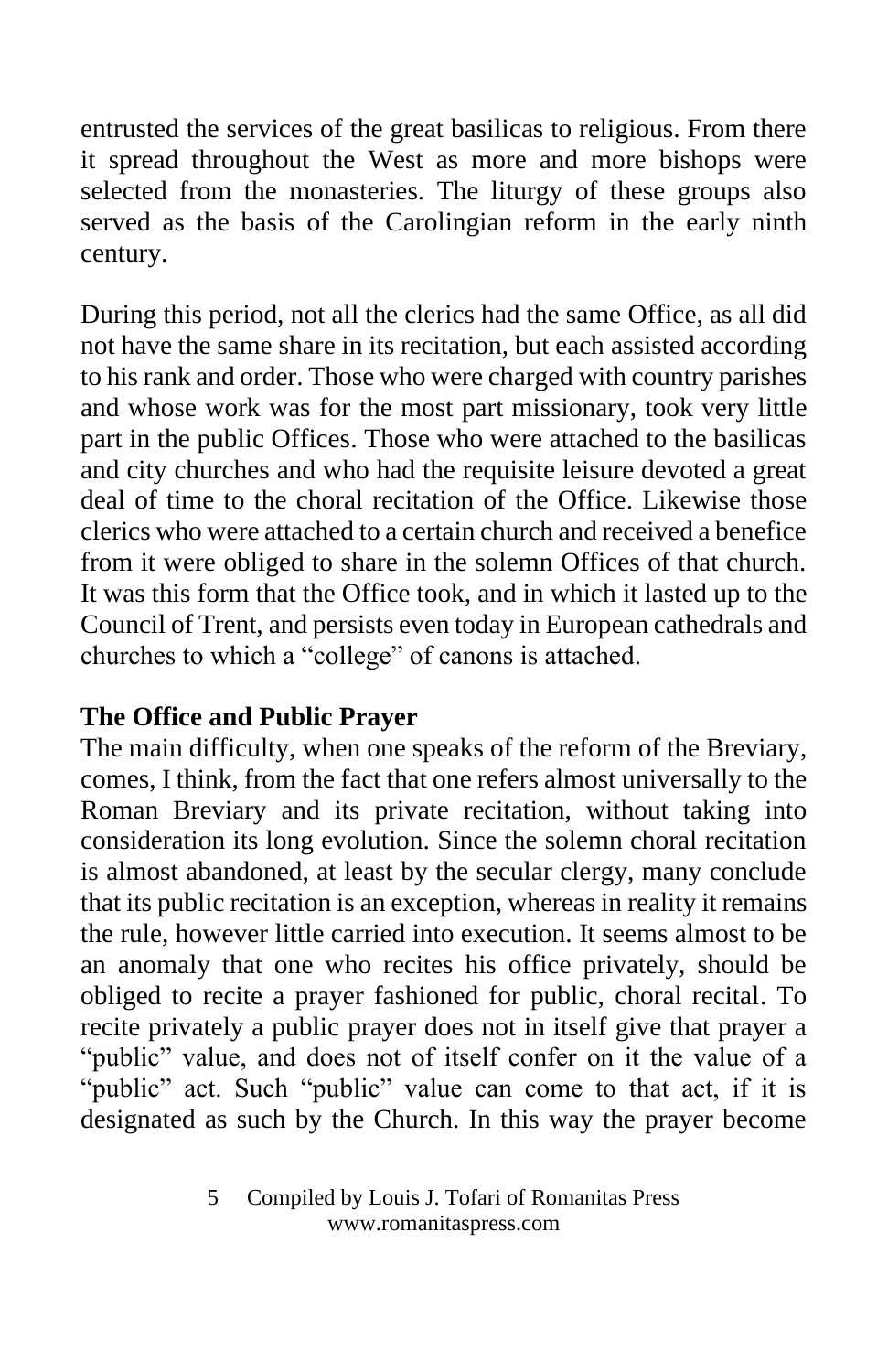public. This meaning of public prayer, as "prayer imposed by the Church" takes its origin in a juridical sense of obligation. Such a concept of public prayer did not originate with the Holy See, but was at first rather the work of the bishops who legislated in this way for their subjects. Provincial and general councils likewise spread the idea, and finally the Popes following such decisions adopted their policy concerning the private recitation of the Office. As the public recitation became rarer, the private recitation became part of the official prayer of the Church.

## **Late Development of Private Recitation**

The unification of formulae had a great deal to do with the stabilization of the private recitation of the Breviary. In the beginning each individual diocese organized and celebrated its own peculiar Office. They prayed in the name and for the benefit of the whole Church, but not in any uniform was a unification based on the Office of the Roman basilicas but it did not suppress local differences. When St. Pius V imposed the Roman Breviary on the whole Church, the consequent uniformity of formulae had its advantages. But this took place at the very time that the custom of private recitation was growing. The point that is missed is that while the public recitation (where still found) was enriched tremendously by such a move, the private recitation, as a mere substitute for the choral Office, was restricted to a formula that did not suit it. There was not sufficient time given to allow for the development of a form suitable for private recitation.

There are several reasons why such an Office failed to develop. First, the Breviary reform of the 13th century was not the work of men who recited the Breviary privately, but was done by members of religious orders, and especially of the mendicant orders, whose life was centered, at least in spirit, around a communal recitation of the Breviary. The Breviary of Innocent III and of Nicholas III was

<sup>6</sup> Compiled by Louis J. Tofari of Romanitas Press www.romanitaspress.com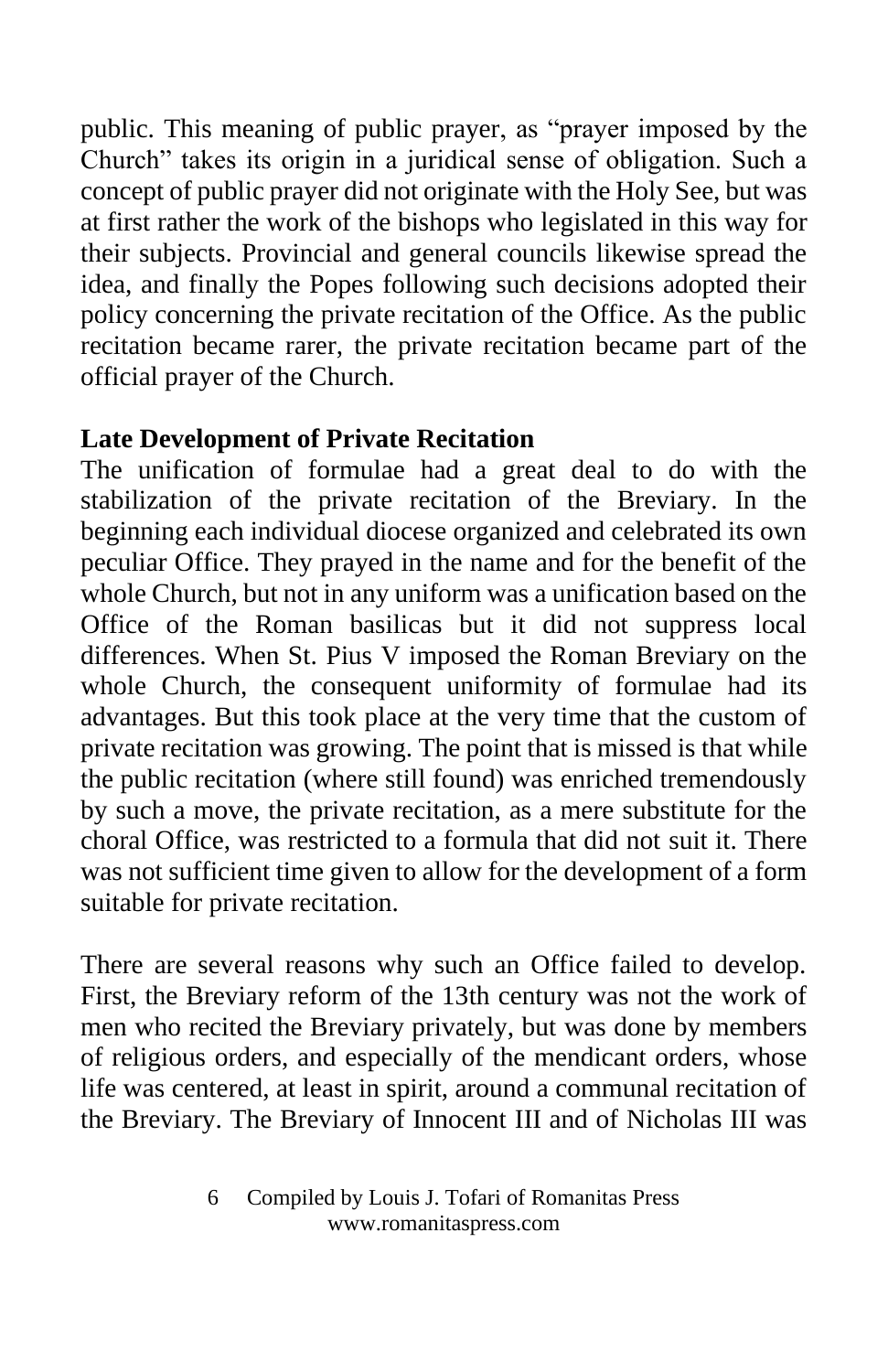derived from the Breviary of the Minims [aka, the Friars Minors, or Franciscans—Ed.], and soon became the breviary of the Roman Church. In thus borrowing the office of the friars, the *Ordo Romanae Curiae* became essentially a choral Office for the use of clerics attached to the service of a fixed Church.

In the 16th century the emphasis of reform was directed at clerical life lived in common, especially through the formation of the orders of clerks regular. These groups were attached to the choral Office. It was the Theatines, for instance, who worked on the Breviary reform of Paul IV, and it was their work that issued in the decrees of St. Pius V. Only the Jesuits, among these orders, broke with tradition and opened the way to modern conceptions.

## **An Abortive Attempt**

In 1527 Cardinal Quignonez was assigned to prepare a Breviary specially designed for private recitation. Leaving intact the choral Office, he strove to compose a new Office which he believed would be more in conformity with ancient tradition and more apt to serve the spiritual interests of priests bound to the private recitation. Approved by Paul III in 1535, the book was a grand success; it was praised on all sides, and it went through over a hundred editions before it was suppressed by Pius V in 1568. But because its principles were too radical and because it was too great a departure from the past, the Church chose to abandon and to delay her reform rather than to break so completely with her traditions.

A balance must be achieved between private praying and official public prayer, even if recited privately by nearly all priests. This can be done, and done discretely and with proper submission to authority. There can be no reason why the Office, which in the past has absorbed so many diverse elements, cannot now absorb and integrate private recitation. Certainly let the choral Office continue

<sup>7</sup> Compiled by Louis J. Tofari of Romanitas Press www.romanitaspress.com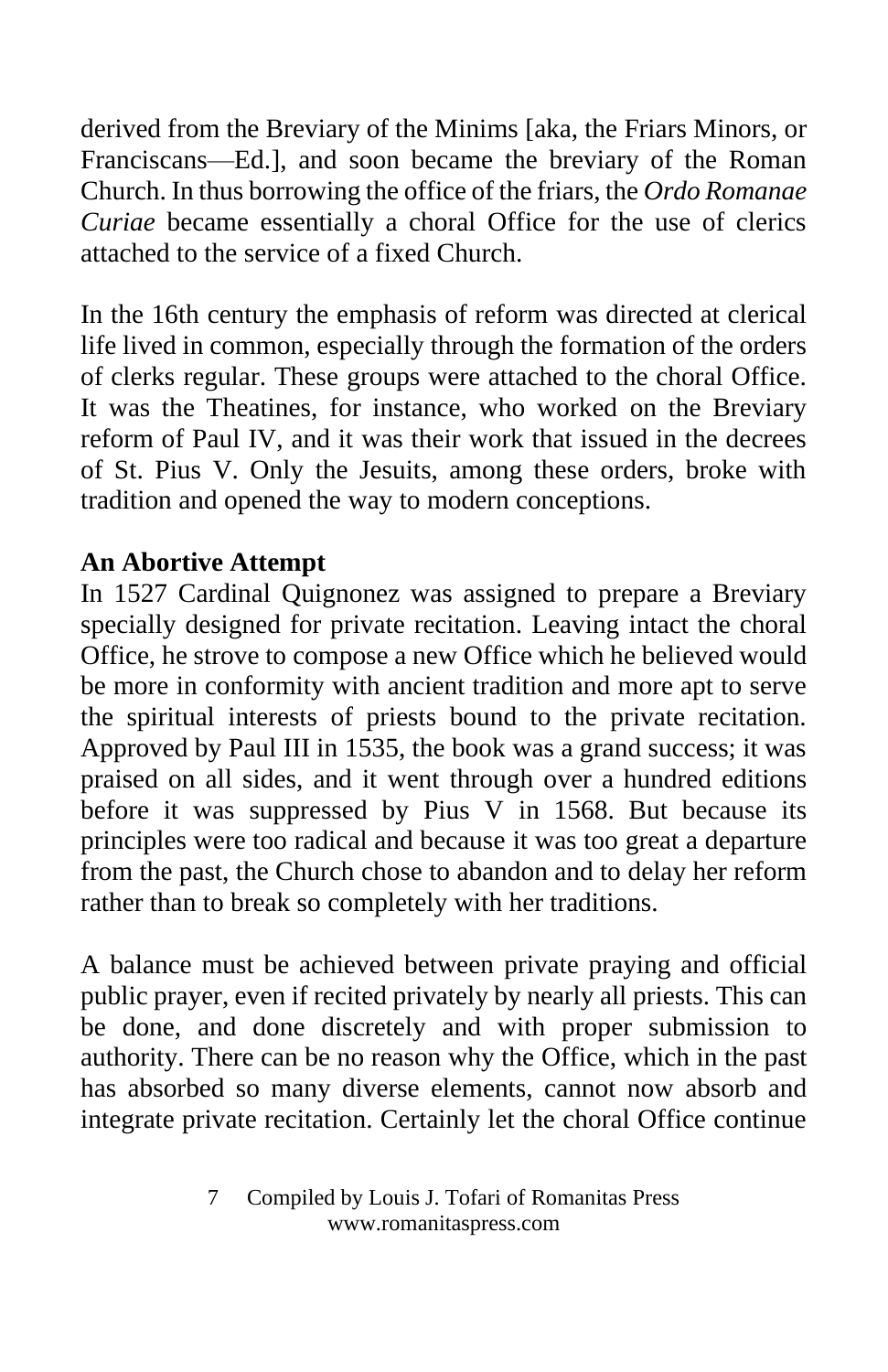with full and undiminished fervor in the monastic and regular churches and in European cathedrals and collegiate churches. But also let there be given to the priests who are absorbed by the works of the ministry, by mission work, by teaching, an Office suited to their work, yet still inspired by the whole background of the development of the Roman liturgy.

# **A New Breviary Not Required**

It is not necessary for such reform to compose a new Breviary. It suffices to make a distinction between choral and private recitation:

- 1) to permit a good number of choral parts to be omitted at option in private recitation;
- 2) and to eliminate many of the complexities of the present system.
	- a) To restore the emphasis to the temporal cycle;
	- b) to reduce the number of feasts, by introducing the *memoria* for many saints;
	- c) to revise carefully and simplify historical passages;
	- d) to make a new choice of scripture readings, sermons, and homilies;
	- e) to eliminate the breaking up of the lessons into three sections,

—these are some of the ways reform could be achieved.

While still keeping traditional and essential elements, the Office would become not only a worthy one, but also a simple and fruitful one, full of tremendous spiritual value. Perhaps, too, freedom could be allowed, as formerly, for local variations, needs of particular churches and states of life, rather than the insistence on the material identity of the formulae.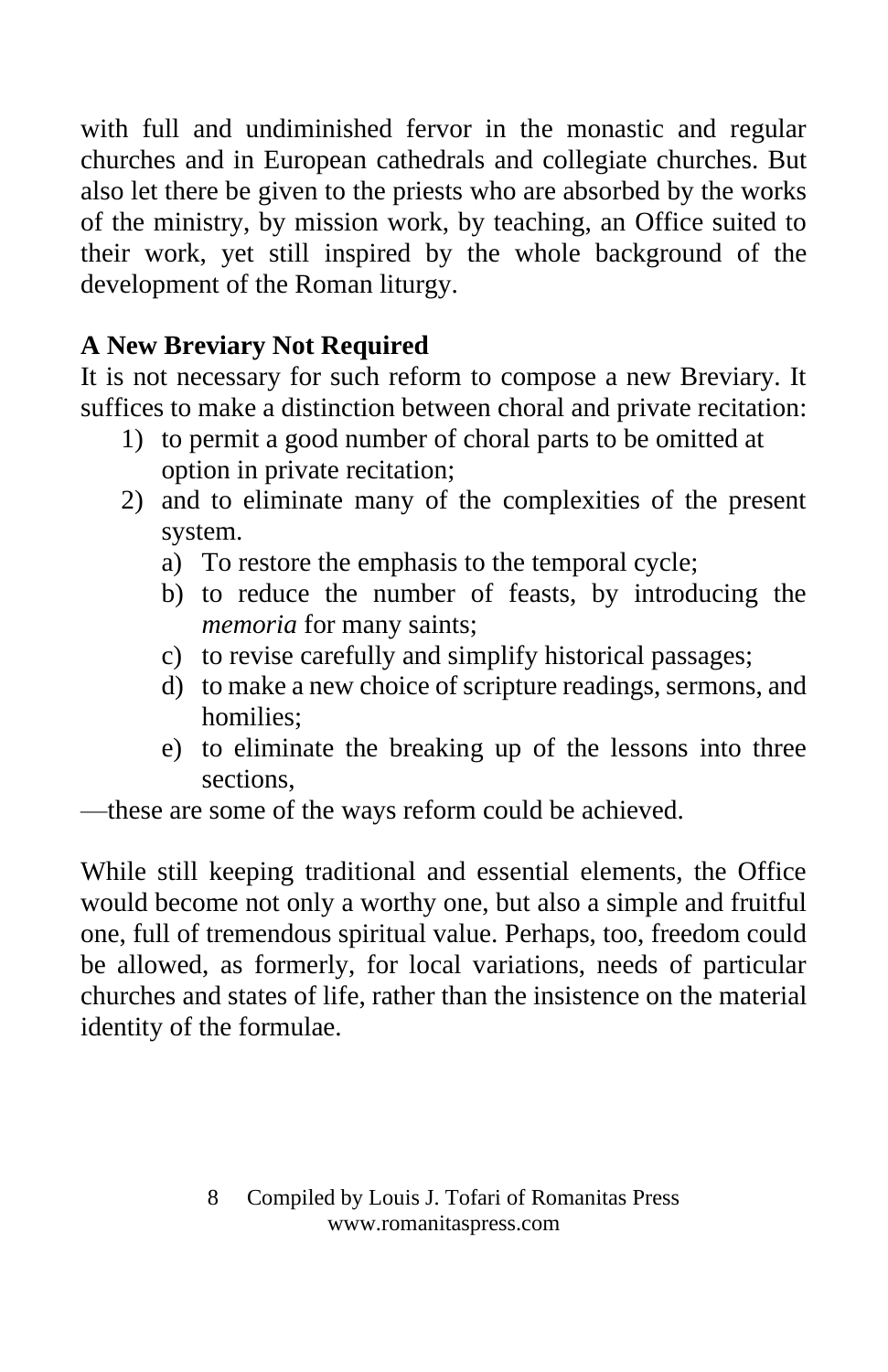But let us in all trust in the Church, knowing as we do that in this as in all other things she will not fail to consult the best interests of her sons and the needs of their souls.

#### **Related Articles on Breviary Reform**

Avercrombie, Nigel, "Edmund Bishop and the Roman Breviary," *Clergy Review*, 38 (February and March, 1953), pp. 75-86, 129-139.

Dalmais, I. H., "*Origine et Constitution de I'Office*," *Maison-Dieu*, 21 (1950:1), pp. 21-40.

Doncoeur, P., "*Étapes Décisives de I'Effort Liturgique Contemporain*," *Etudes*, 259 (November, 1943), pp. 200-210.

Fischer, B., "*Brevierreform*," *Trierer Theologische Zeitschrift*, 59 (1950:1-2), pp. 3-16.

Gy, P., "*Projects de Réforme du Bréviaire*," *Maison-Dieu*, 21 (1950:1), pp. 110-128.

Gy, P., "*La Réforme de l'Office Divin*," *Maison-Dieu*, 26 (1951:2), pp. 168- 171.

Leclercq, J., "*L'Office Divin et la Lecture Divine*," *Maison-Dieu*, 21 (1950:1), pp. 60-71.

Lorry, P., "*Ein Vorschlag Zur Brevier-Reform*," *Liturgisches Jahrbuch*, II (1952:1), pp. 73-92.

Martimort, A., "*L'Obligation de l'Office*," *Maison-Dieu*, 21 (1950:1), pp. 129- 153.

Paladini, A., "*De Breviario Romano et Kalendario Ejusdem Brevarii Reformando*," *Ephemerides Liturgicae*, 60 (March-April, 1946), pp. 70-74. (This is a posthumously edited manuscript of Cardinal Nasalli-Rocca.)

B. Pius X, *Abhinc Duos Annos*, Acta Apostolica Sedis, 5 (October 23, 1913), pp. 449-451.

B. Pius X, *Divino Afflatu*, Acta Apostolica Sedis, 3 (November 1, 1911), pp. 633-651.

Reinhold, H. A., "The Coming Breviary Reform," *Worship*, 26 (September, 1952), pp. 469-475.

> 9 Compiled by Louis J. Tofari of Romanitas Press www.romanitaspress.com